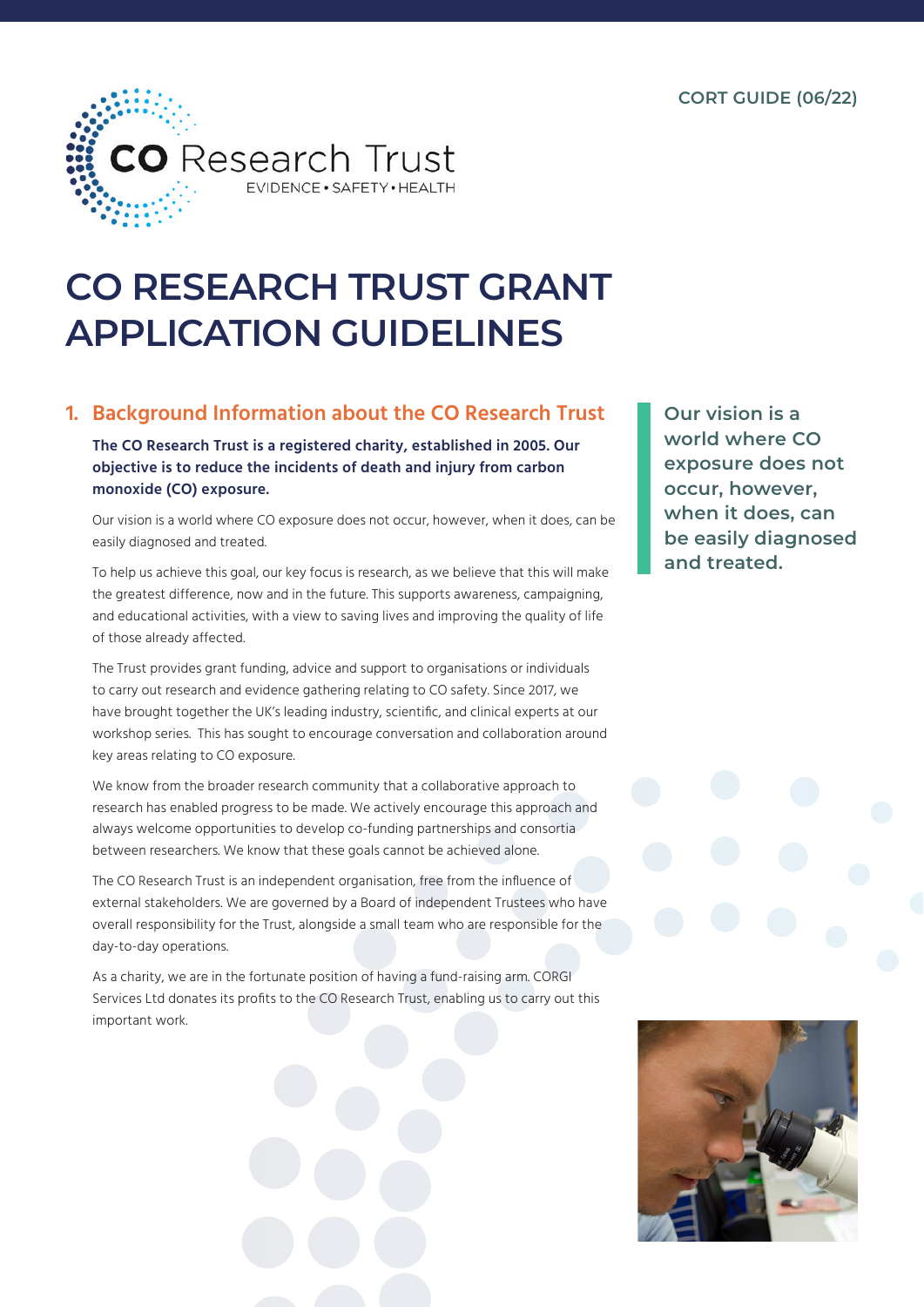#### **CORT GUIDE (06/22)**

## **2. Who do we give money to?**

**The CO Research Trust makes grants to a wide range of charities, voluntary groups, associations, gas related businesses, social housing associations, local authorities, statutory organisations, academia bodies and a wide variety of others that meet at least one of our chosen areas of focus:**

- **Improved Diagnosis** This is a critical area of research. Given the limitations of carboxyhaemoglobin (COHb) it is essential that a new biomarker is found to make diagnosis easier, to ensure that those who need treatment receive it, and to make sure that all cases of CO exposure are identified, so a true picture emerges. This may include the development of new techniques, improved patient pathways, and improvements in the application of technology.
- **Better Treatments and Therapeutics** To improve the treatments and therapeutics for CO exposure, we need to better understand the mechanisms of CO poisoning, to review and build upon current methods, and to further explore the increased susceptibility and specific risks associated with vulnerable groups and those with underlying health conditions.
- **Understanding Vulnerable Groups, Co-Morbidities and Health Outcomes from CO Poisoning** – It is generally thought that the elderly, children, pregnant women (and unborn child), people living in fuel poverty, and people with underlying health conditions are more susceptible to CO exposure. Similarly, it is important to understand the long-term outcomes of exposure on healthy individuals. To be able to develop policies and solutions to mitigate these risks, we need to increase our knowledge of the consequences of exposure.
- **Quantifying Prevalence/Data** An important focus for the Trust over the next five years is to better quantify the prevalence of CO exposure in the UK – capturing both the fatalities (and, where possible, CO exposure as a secondary cause of death), as well as incidences of low-level exposure. We will do this by funding primary data collection, assisting with the aggregation of data collected by others, and supporting the analysis of healthcare datasets held by others (e.g., the UK Biobank). Understanding more about the level of risk and how common exposure is (especially at low levels) will be critical to engagement with decision makers.
- **Built Environment/Energy Efficiency Measures** The Trust will continue its interest in the effect that changes to Building Regulations, energy efficiency measures, the zerocarbon agenda, and the way behaviours and construction methods (e.g., renovation and retrofitting) impact on CO safety. To do so we will work more closely with our industry colleagues to establish potential collaborative projects.
- **Better CO Detection and Risk Reduction** The Trust will continue to work with industry partners and others to explore ways to improve CO detection and minimise its production, especially in those environments where the risk cannot be totally removed.
- **Other Fuels and Environments** Whilst the UK's gas industry has taken steps to prevent CO exposure – thanks in part to better regulation and improved technologies – in other fuel sectors, the picture is less clear. With no requirement to report CO incidents and fewer regulatory requirements, it is unclear what the level of risk and specific issues are in, for example, the solid fuel sector. Similarly, we will work towards developing a better understanding of specific situations where risk has been identified – e.g., transportation, leisure, hospitality, and places of work.

**The Trust will continue to work with industry partners and others to explore ways to improve CO detection and minimise its production**



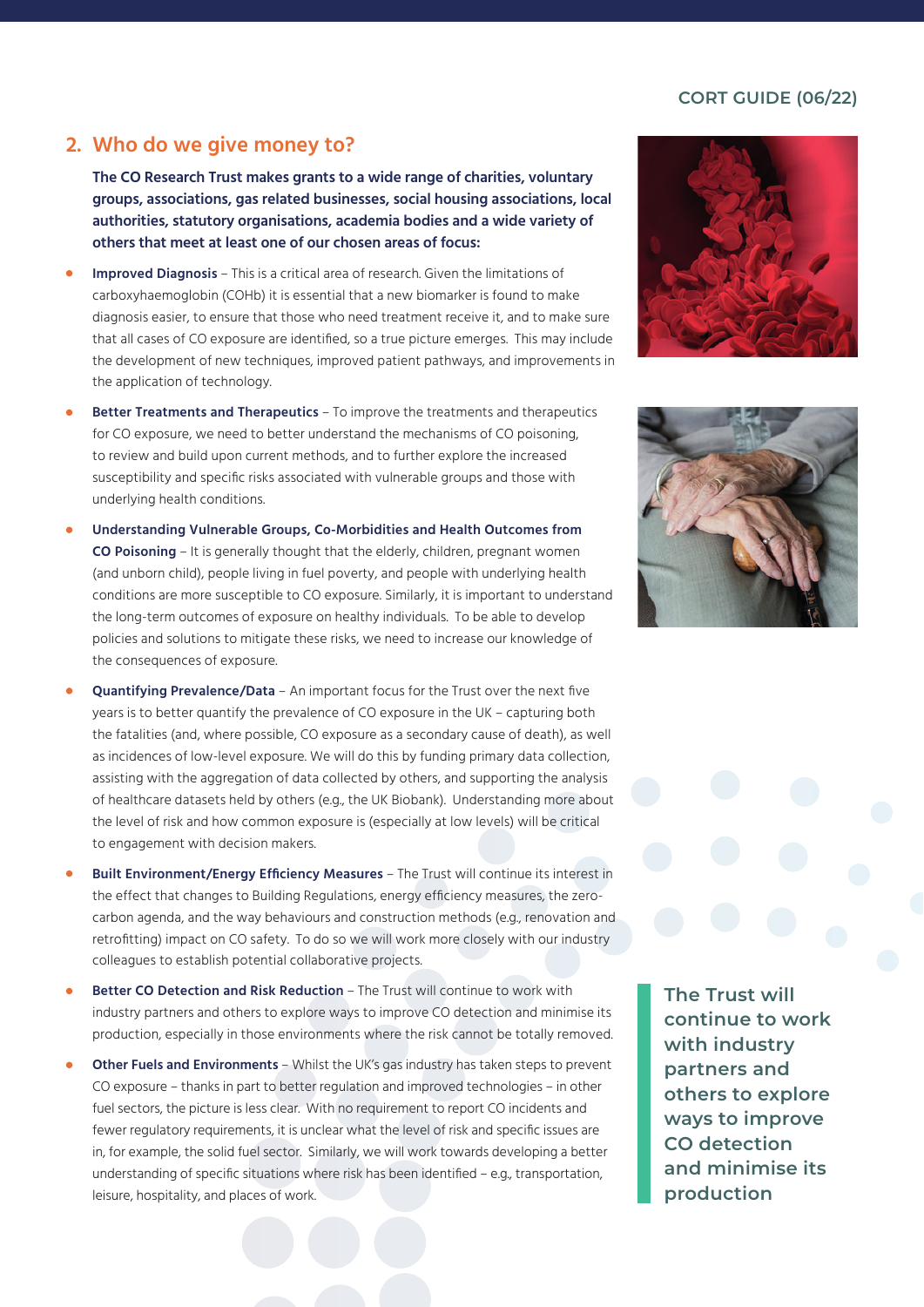# **3. What the CO Research Trust supports**

**This is only a general guide and does not constitute an exhaustive list. Meeting the following criteria does not guarantee funding. The Grants Reviews Committee and Trustees make the final decision on which programmes or projects the CO Research Trust will support.**

- Funding is focussed towards organisations working to reduce the risk from carbon monoxide poisoning.
- Grants will be considered for any length of programme/project, and we also appreciate  $\blacksquare$ that some applications will be for one-off funding. Longer term funding can be in tranched payments to the programme/project's requirements, with the final payment made on receipt of an acceptable final project report.
- Grants can only be awarded to specific projects, and not for general donations.
- Grant Award Review reports are required on a regular basis and will be defined at the  $\bullet$ time of the approved grant funding. Funding support is provided on the understanding that reports will be received as agreed, or requested, by the Trust.
- Grants can be awarded for medical research.

# **4. What the CO Research Trust does not support**

- Grants will not be awarded for general donations. The Grant must be related to a specific programme or project that meets The Trust's eligibility criteria.
- Grants are not awarded to pay for any form of sponsorship, nor can the CO Research  $\bullet$ Trust logo or name be used for any sponsorship unless with prior approval of the Trust.
- Grants are not awarded to individuals, except in the context of their business activities.  $\bullet$
- $\blacksquare$ Grants will not be awarded for fundraising events.
- Grants will not be awarded to sponsor an award, unless those undertaken by the CO  $\bullet$ Research Trust or any other related body and funded from a non-grant making budget.
- Grants are not made to fund professional conferences or for professional fees.
- Grants are not awarded to projects where CO Research Trust grant support input will  $\bullet$ not make a positive impact and cannot be clearly defined. We want every £1 donated to make a difference to those most in need.

#### **5. How often are Grants awarded?**

The CO Research Trust has an annual grants call. You can find out more details on the Trust website **www.coresearchtrust.org/apply-for-funding** 

#### **6. How much money can you request?**

Each application is considered on its own merits and for the Main Grants Call there is no limit on the amount of money that an organisation can request.



**Funding is focussed towards organisations working to reduce the risk from carbon monoxide poisoning.**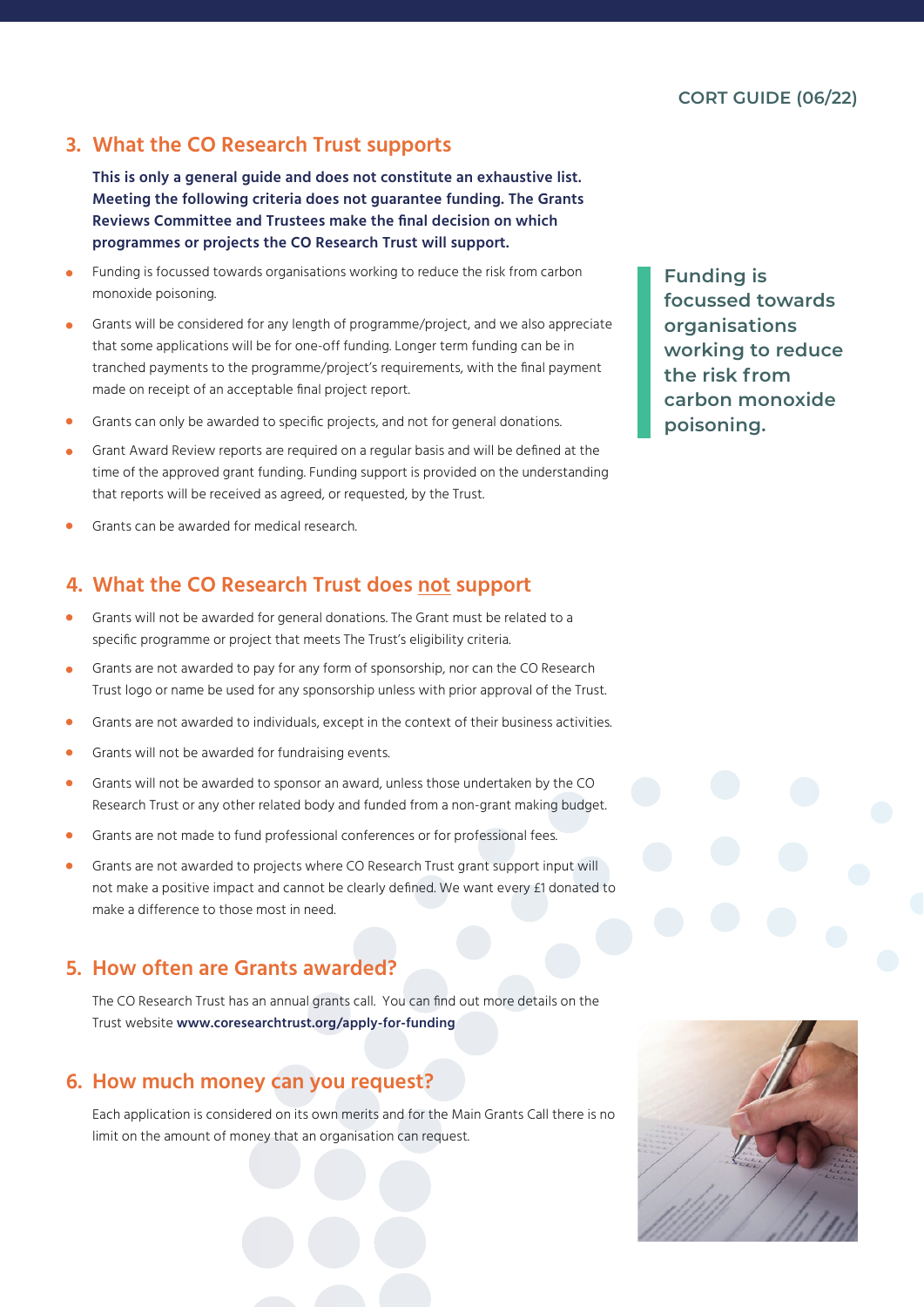#### **CORT GUIDE (06/22)**

## **7. Who can apply for funding?**

The CO Research Trust makes grants to a wide range of registered charities, voluntary groups, associations, social housing associations, local authorities, statutory organisations, academic bodies, and a wide variety of other recognisable and accountable good causes.

#### **8. How do you apply for CO Research Trust Grant funding?**

The Call for Grants opens in July 2022 and Applicants are required to complete an Expression of Interest form by the end of September 2022. These will be reviewed, and successful candidates will be invited to complete a Full Application Form by the end of December 2022. Following this, shortlisted candidate will be invited to present their project to the Grants Committee. Although it is not a requirement, you are strongly advised to contact the CO Research Trust before applying for funding.

The application form requires you to give a detailed explanation of the work for which a grant is being requested – including a laypersons summary, a detailed outline including milestones and timeline for the work.

In addition to the application form you must provide an overview and supporting information on your organisation and its structure.

A budget and costings for the project must be submitted, along with unit number amounts (in the case of equipment) or amount in pounds sterling, including any VAT elements (for projects & programmes) of the amount of funding support you seek from the CO Research Trust.

A copy of the organisation's most recent annual report and your latest audited accounts must also be submitted along with the proposal.

We also require a full marketing plan for the project together with a completed risk register (using the Trust's risk register template, which can be found on our website **www.coresearchtrust.org/apply-for-funding**).

#### **9. How long does the application process take?**

The Call for Grants opens in July and Applicants are required to complete an Expression of Interest form by the end of September. These will be reviewed, and successful candidates will be invited to complete a Full Application Form by the end of December. Following this, shortlisted candidate will be invited to present their project to the Grants Committee.

Decisions on most applications are made and communicated within 6 weeks of the presentation day or sooner. You may be asked to provide additional information or to refine your application.

All applicants receive written acknowledgement of receipt once a completed and signed application form and supporting documentation has been received by the CORT. Should you require an update on your application at any time, please directly contact Adrian McConnell, Head of Charitable Operations – **Adrian@coresearchtrust.org**

**Decisions on most applications are made and communicated within 6 weeks of the presentation day or sooner.**